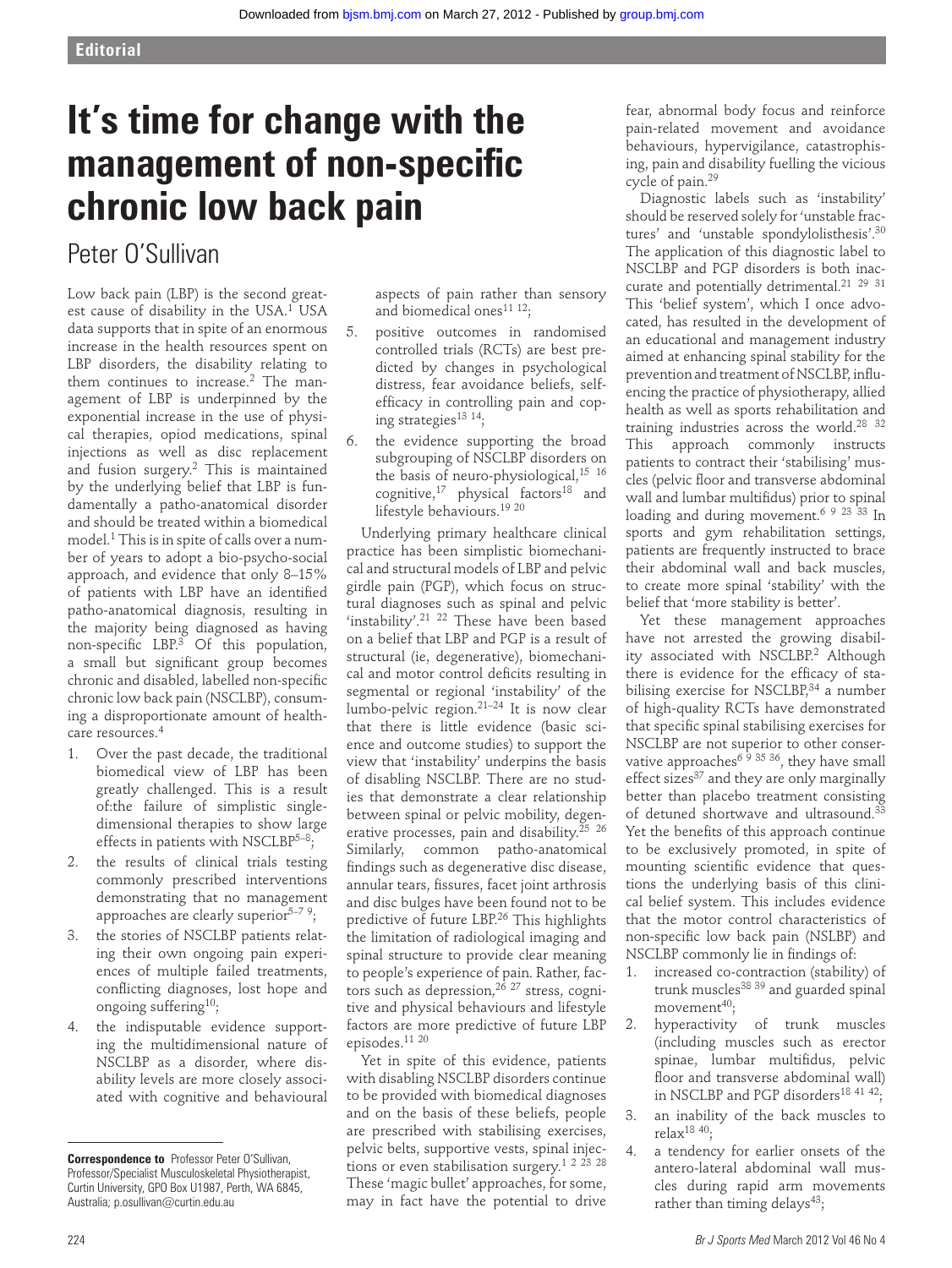5. in some cases, trunk muscle hypertrophy in muscles such as lumbar multifidus<sup>44</sup> and quadratus lumborum<sup>45</sup> have been documented in LBP sport populations.

Further to this, there is evidence for:

- 1. a lack of association between muscle density (degeneration) of lumbar multifudus and LBP in a recent large population study<sup>46</sup>;
- a lack of association between changes in transversus abdominus muscle timing<sup>47</sup> and lumbar multifidus cross-sectional area $13$  as a predictor of positive outcomes (disability levels) in RCTs.

This body of research challenges current practice and beliefs and is a counter view to previous literature. Some of the apparent conflict within the literature appears to have arisen where the results of studies with small sample sizes, investigating subjects with recurrent LBP<sup>48 49</sup>, have been extrapolated to the broad NSCLBP population without the results of these studies being reproduced in these populations or in larger groups.

The physiotherapy, manual therapy and medical professions have long focused on trying to find the magic 'technique', 'muscle', 'injection' or 'surgical technique' required to solve the problem of NSCLBP and PGP disorders. This reductionist approach to dealing with complex disorders in a simplistic manner clearly hasn't delivered for our patients<sup>50</sup> and contradicts current knowledge that NSCLBP should be considered within a multidimensional bio-psycho-social framework. In fact, it has been proposed that single-dimensional approaches may in fact exacerbate chronic disorders reinforcing a cumulative feedback loop.<sup>29</sup>

In response to the calls to manage NSCLBP from a bio-psycho-social perspective, a number of RCTs have tested cognitive behavioural approaches to more effectively manage the disorder. Yet systematic reviews of these approaches have failed to demonstrate greater efficacy than other active conservative approaches in managing NSCLBP.<sup>51</sup> Possible reasons for this failure may relate to the lack of patient-centred and targeted management<sup>52</sup> as well as a failure to address other dimensions such as neuro-physiological factors and maladaptive lifestyle and movement behaviours known to be associated with NSCLBP disorders. 18 20 30

There is strong evidence that NSCLBP disorders are associated with a complex combination of physical behavioural, lifestyle, neuro-physiological (peripheral and central nervous system changes),

psychological/cognitive and social factors.<sup>12 20 30</sup> These factors together have the potential to promote maladaptive cognitive behaviours (negative beliefs, fear, avoidance, catastrophising, hypervigilance),<sup>53</sup> pain behaviours (pain communicative and  $a$ voidant behaviours)<sup>54</sup> and movement behaviours, 30 setting up a vicious cycle of pain sensitisation and reinforcing disability. Changes in immune and neuroendocrine function linked to altered stress responsiveness coupled with activation of the pain neuro-matrix in the brain may result in tissue hyperalgesia and altered neuro-muscular responses. 11 It is thought that these processes are mediated by environmental/genetic interactions. 55

The balance and contribution of these different factors will likely vary for each individual. For example, it is known that not all NSCLBP disorders are associated with significant psychosocial factors.<sup>17 56</sup> However, there is strong evidence that disability and factors such as sick leave are best predicted by factors such as negative back pain beliefs, fear and distress.<sup>17 57</sup> Futhermore, psychological factors such as fear and catastrophising commonly associated with disabling pain have lifestyle, physical, neuro-muscular 40 as well as neuro-biological consequences, highlighting that the mind and the body are inextricably linked.<sup>11</sup>

There is also growing evidence that NSCLBP disorders can be broadly categorised or subgrouped based on different psychosocial/coping behaviours, 17 58 59 neuro-physiological characteristics, <sup>15</sup> <sup>56</sup><br>pain behaviours<sup>54</sup> and movement pain behaviours<sup>54</sup> and movement behaviours,<sup>18 30</sup> providing greater potential for targeting of multidimensional interventions. 60 These broad subgroups, rather than being rigid entities which are characterised by prediction rules, $61$  may provide a framework for the clinician to tailor management to patients in a more targeted person- centred multidimensional manner.<sup>30 58 59</sup>

There is emerging evidence to support this view that patient-centred multidimensional targeted behavioural approaches have greater efficacy than current practice for the management of NSCLBP disorders in primary care settings. Asenlöf *et al* 62 63 compared individually tailored treatment targeting activity levels, motor behaviour and cognitions, demonstrating superior outcomes to exercise therapy. A patientcentred multidimensional behavioural approach called 'classification-based cognitive functional therapy' that targets maladaptive cognitive, lifestyle, pain and movement behaviours was more effective (greater effect sizes) than manual therapy

and exercise for localised NSCLBP.<sup>64</sup> Hill *et al* 65 employed a patient-centred stratification approach to target physiotherapy treatment based on psychosocial risk profile, demonstrating superior outcomes and cost saving over standard physiotherapy care. Further research into this patientcentred multidimensional approach is clearly required but recent evidence is encouraging for improved outcomes.

Other behavioural therapies such as mindfulness meditation, 66 acceptance and commitment therapy,<sup>67</sup> brain-directed therapies $^{68}$   $^{69}$  and targeted medical management<sup>70</sup> hold hope for the multidisciplinary management of some of the highly complex and disabling central nervous system pain disorders.

In spite of this emerging evidence, recent research highlights that health professionals dealing with LBP disorders have difficulty accurately identifying psycho-social risk in their patients, limiting their capacity to target management.<sup>71</sup> It appears that specific training in behavioural aspects of a patients presentation is required to enable health professionals to identify psycho-social risk factors and maladaptive movement behaviours from a clinical examination. $72$  There is also growing evidence to support the critical role that the quality of the therapeutic relationship plays in the management of pain disorders.<sup>73</sup> Practitioner-related factors such as communication skills, empathy, level of confidence and beliefs have an important influence on patient outcomes and compliance to treatment. 74 Conversely, patient beliefs and expectations also have a profound influence on health disorder outcomes. 75

With all this in mind, the challenges for the future in more effectively dealing with NSCLBP disorders are likely to involve primary healthcare providers shifting rigidly held biomedical beliefs and developing greater skills and knowledge across a number of domains. These skills are likely to include:

- 1. Greater understanding of the complex multidimensional nature of NSCLBP.
- 2. Developing diagnostic skills to clearly differentiate specific pathology as a driver of pain from NSLBP disorders.
- 3. Develop more effective communication skills utilising empathy, reflective questioning and motivational interviewing techniques in order to listen to the patients' story and explore their pain beliefs, fears, coping strategies, life stresses, psycho-social factors, pain behaviour, impairments and goals. This allows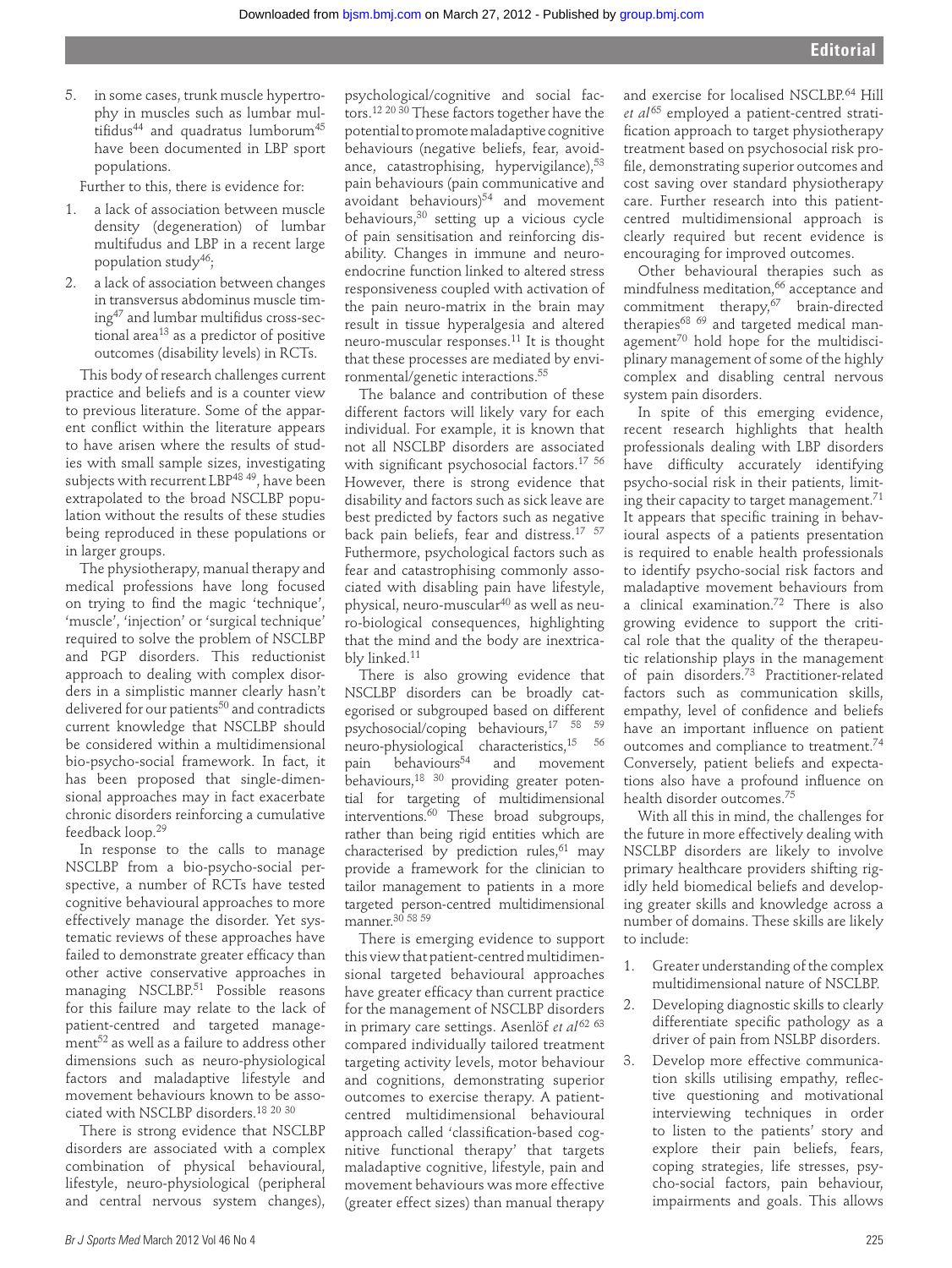for the development of an effective therapeutic relationship and the accurate interpretation of clinical information within a bio-psycho-social framework in order to identify the primary drivers of pain and disability. This in turn provides the capacity to clearly outline the vicious cycle of the disorder in a patient-centred way.

- 4. Identification of maladaptive cognitive behaviours (negative beliefs, stress responsiveness, provocative coping strategies, hypervigilance, fear, catastrophising, anxiety, depression etc).
- 5. Identifying neuro-physiological processes such as central and peripheral sensitisation.
- 6. The analysis and interpretation of pain communicative and avoidant behaviours 54 and movement and postural behaviours<sup>30</sup> in order to determine adaptive (protective) from maladaptive (provocative) behaviours. 30
- 7. Synthesising and interpreting clinical information across multiple domains.
- 8. Developing multidimensional and flexible interventions that target maladaptive cognitive, lifestyle, pain and movement behaviours in an integrated manner.
- 9. Facilitation of behavioural change in patients by enhancing clinical skills such as empathy, motivation, support, creativity, goal setting, flexible person-centred functional rehabilitation programmes and clear feedback.
- 10. Developing clear multidisciplinary approaches to management where indicated.
- 11. Developing a broad framework for subgrouping of NSCLBP patients from a multidimensional perspective.<sup>17 30 52 58</sup> This will allow the broad categorisation of LBP disorders based on the presence of dominant psycho-social, neuro-physiological, lifestyle and movement behaviours that act as drivers for the disorder.
- 12. Adopting the routine use of screening tools in clinical practice in order to identify risk and targets for change to better direct management.<sup>65</sup><sup>76</sup>

This approach will likely focus less on treating the structure or signs and symptoms of a disorder in NSCLBP disorders and more on targeting the different combinations of beliefs, cognitive, pain, lifestyle and movement behaviours that underlie and drive disorders. Implementation of this approach will require a paradigm shift in 'beliefs' of health professionals in terms of how we understand and deal with NSCLBP disorders. This will involve abandoning ineffective practices, learning new skills, adopting and integrating new approaches. This new knowledge and skill needs to be trained at undergraduate and graduate levels and promoted actively within the professions that deal with these disorders.<sup>77</sup> There is also a mandate to educate the public in order to reinforce more positive back pain beliefs to reduce the burden for both individuals and society. 78 This will invariably lead to health insurers abandoning the ongoing funding of non-efficacious treatment approaches.

Further research is clearly needed to better identify the underlying mechanisms associated with disabling NSCLBP disorders and their development across the lifespan. This will likely involve a greater understanding of genetic/environmental interactions associated with the development of the nervous system, tissue sensitisation and associated maladaptive behaviours, tracking from early life to adolescence and into adulthood. Developing a greater understanding of those people resilient to these disorders may also be illuminating. Early screening and targeted management of risk groups, based on the identification of the mechanisms that drive them, may aid in the prevention of pain chronicity and disability. Innovative multidimensional, patient-centred and targeted approaches to management for these complex disorders need to be further developed and adequately tested.

Characteristics such as hope, positive help seeking and adaptability are traits of resilience that we need to equip our patients with, who suffer with disabling NSCLBP.<sup>12</sup> Adopting a positive multidimensional perspective of health that is person focused may allow us to view NSCLBP in a new light, providing hope for our patients and an environment for innovation, discovery and change.

 **Acknowledgements** The author would like to acknowledge the support of *Joao Paulo Caneiro* in the preparation of this manuscript.

#### **Competing interests** None.

**Provenance and peer review** Not commissioned; externally peer reviewed.

Accepted 29 June 2011

Published Online First 4 August 2011

*Br J Sports Med* 2012;**46**:224–227. doi:10.1136/bjsm.2010.081638

### **REFERENCES**

1. **Bagnall DL.** Physiatry: what's the end game? *PM R* 2010 ; **2** : 3 – 5 .

- 2. **Deyo RA,** Mirza SK, Turner JA, *et al.* Overtreating chronic back pain: time to back off? *J Am Board Fam Med* 2009:22:62-8.
- 3. **Waddell G .** *The Back Pain Revolution* **.** Edinburgh: Churchill Livingstone 2004.
- 4. **Croft PR,** Macfarlane GJ, Papageorgiou AC, *et al.* Outcome of low back pain in general practice: a prospective study. *BMJ* 1998 ; **316** : 1356 – 9 .
- 5. **Assendelft WJ,** Morton SC, Yu EI, *et al.* Spinal manipulative therapy for low back pain. *Cochrane Database Syst Rev* 2004 ; **1** :CD000447.
- 6. **Ferreira ML,** Ferreira PH, Latimer J, *et al.* Comparison of general exercise, motor control exercise and spinal manipulative therapy for chronic low back pain: a randomized trial. *Pain* 2007;131:31-7.
- 7. **Hayden JA,** van Tulder MW, Tomlinson G. Systematic review: strategies for using exercise therapy to improve outcomes in chronic low back pain. *Ann Intern Med* 2005 ; **142** : 776 – 85 .
- 8. **Ostelo RW,** Van Tulder MW, Vlaeyen J, *et al.* Behavioural treatment for chronic low back pain. *Cochrane Database Syst Rev* 2005 ; **1** : CD002014 .
- 9. **Unsgaard-Tøndel M,** Fladmark AM, Salvesen Ø, *et al.* Motor control exercises, sling exercises, and general exercises for patients with chronic low back pain: a randomized controlled trial with 1-year follow-up. *Phys Ther* 2010 ; **90** : 1426 – 40 .
- 10. **Holloway I, Sofaer-Bennet B, Walker J. The** transition from well person to 'pain afflicted' patient: the career of people with chronic back pain. *Illness Crisis Loss* 2000; **8** :373–87.
- 11. **Campbell CM,** Edwards RR. Mind-body interactions in pain: the neurophysiology of anxious and catastrophic pain-related thoughts. *Transl Res* 2009 ; **153** : 97 – 101 .
- 12. **Gatchel RJ,** Peng YB, Peters ML, *et al.* The biopsychosocial approach to chronic pain: scientific advances and future directions. *Psychol Bull* 2007 ; **133** : 581 – 624 .
- 13. **Mannion AF,** Junge A, Taimela S, *et al.* Active therapy for chronic low back pain: part 3. Factors influencing self-rated disability and its change following therapy. *Spine* 2001 ; **26** : 920 – 9 .
- 14. **Woby SR, Urmston M, Watson PJ. Self-efficacy** mediates the relation between pain-related fear and outcome in chronic low back pain patients. *Eur J Pain* 2007 ; **11** : 711 – 18 .
- 15. **Woolf CJ,** Bennett GJ, Doherty M, *et al.* Towards a mechanism-based classification of pain? Pain 1998 ; **77** : 227 – 9 .
- 16. **Woolf CJ,** Salter MW. Neuronal plasticity: increasing the gain in pain. *Science* 2000 ; **288** : 1765 – 9 .
- 17. **Boersma K,** Linton SJ. Psychological processes underlying the development of a chronic pain problem: a prospective study of the relationship between profiles of psychological variables in the fear-avoidance model and disability. *Clin J Pain* 2006 ; **22** : 160 – 6 .
- 18. **Dankaerts W,** O'Sullivan P, Burnett A, *et al.* Discriminating healthy controls and two clinical subgroups of nonspecific chronic low back pain patients using trunk muscle activation and lumbosacral kinematics of postures and movements: a statistical classification model. Spine 2009 ; **34** : 1610 – 18 .
- 19. **Björck-van Dijken C,** Fjellman-Wiklund A, Hildingsson C. Low back pain, lifestyle factors and physical activity: a population based-study. *J Rehabil Med* 2008 ; **40** : 864 – 9 .
- 20. **Mitchell T,** O'Sullivan PB, Burnett A, *et al.* Identification of modifiable personal factors that predict new-onset low back pain: a prospective study of female nursing students. *Clin J Pain* 2010 ; **26** : 275 – 83 .
- 21. **Renckens CN.** Between hysteria and quackery: some reflections on the Dutch epidemic of obstetric 'pelvic instability'.*J Psychosom Obstet Gynaecol* 2000 ; **21** : 235 – 9 .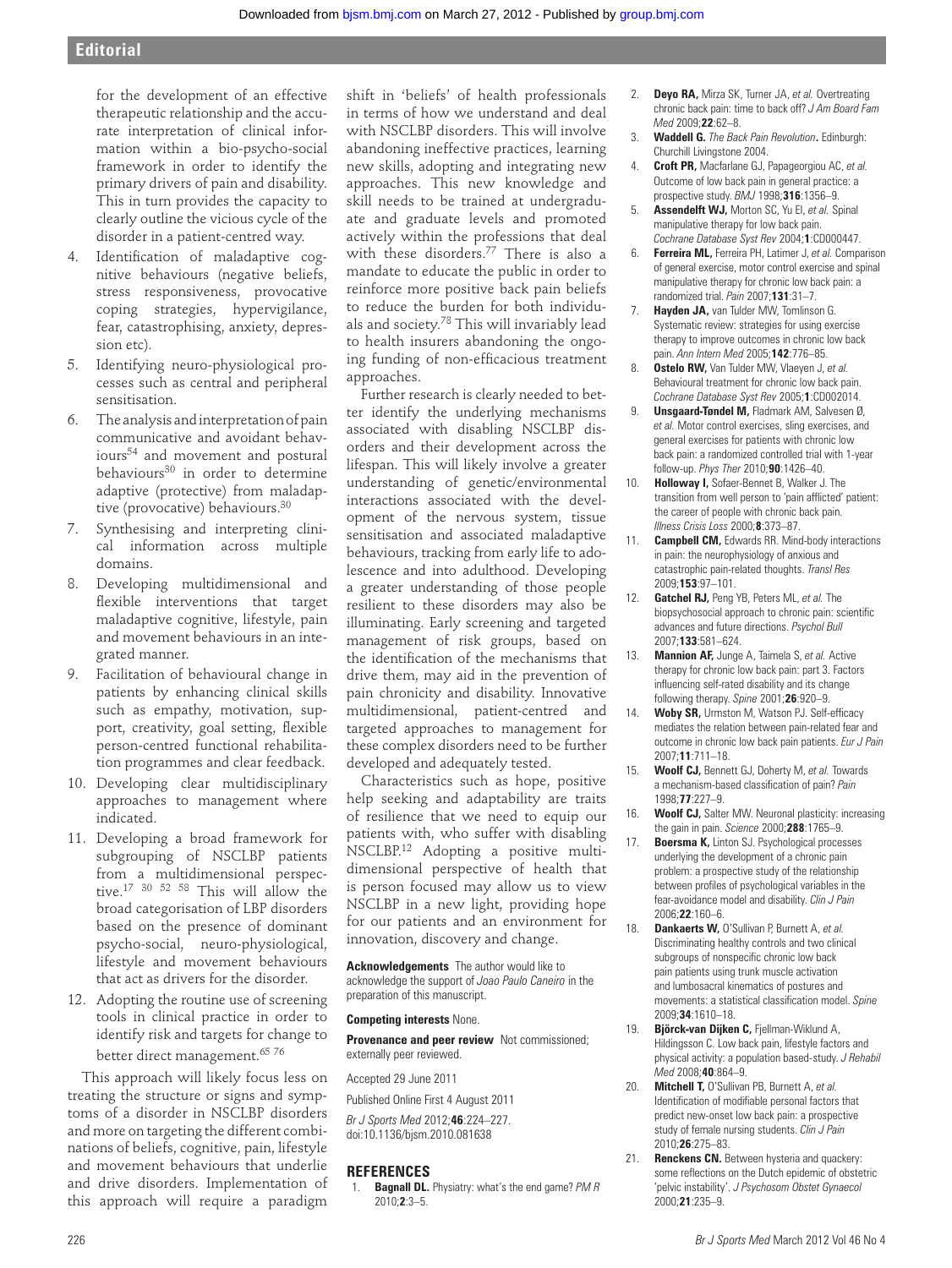- 22. **O'Sullivan PB.** Lumbar segmental 'instability': clinical presentation and specific stabilizing exercise management.*Man Ther*2000 **; 5 :** 2 – 12 .
- 23. **Richardson C, Hodges P, Hides J. Therapeutic** *Exercise for Lumbopelvic Stabilization – A Motor Control Approach for the Treatment and Prevention of Low Back Pain* . 2nd edition. Churchill Livingstone, Edinburgh 2004.
- 24. **Sahrmann S.** Diagnosis and Treatment of Movement *Impairment Syndromes*. Mosby St Louis, Mo; London 2001.
- 25. **Damen L,** Buyruk HM, Güler-Uysal F, *et al.* Pelvic pain during pregnancy is associated with asymmetric laxity of the sacroiliac joints. *Acta Obstet Gynecol Scand* 2001 ; **80** : 1019 – 24 .
- 26. **Jarvik JG,** Hollingworth W, Heagerty PJ, *et al.* Three-year incidence of low back pain in an initially asymptomatic cohort: clinical and imaging risk factors. *Spine* 2005 ; **30** : 1541 – 8 .
- 27. **Carroll LJ,** Cassidy JD, Côté P. Depression as a risk factor for onset of an episode of troublesome neck and low back pain. Pain 2004;107:134-9.
- 28. **Comerford MJ**. Core stability priorities in the management of the athlete. *Sport Ex Med* 2004; **22** :15–22.
- 29. **Brown CA.** Mazes, conflict, and paradox: tools for understanding chronic pain. *Pain Pract* 2009 ; **9** : 235 – 43 .
- 30. **O'Sullivan P.** Diagnosis and classification of chronic low back pain disorders: maladaptive movement and motor control impairments as underlying mechanism. *Man Ther* 2005 ; **10** : 242 – 55 .
- 31. **O'Sullivan PB,** Beales DJ. Diagnosis and classification of pelvic girdle pain disorders  $-$  part 1: a mechanism based approach within a biopsychosocial framework. *Man Ther* 2007 ; **12** : 86 – 97 .
- 32. **Cook J**. Jumping on bandwagons: taking the right clinical message from research. *Br J Sports Med* 2008; **4** :941–4.
- 33. **Costa LO,** Maher CG, Latimer J, *et al.* Motor control exercise for chronic low back pain: a randomized placebo-controlled trial. *Phys Ther* 2009 ; **89** : 1275 – 86 .
- 34. **Ferreira PH,** Ferreira ML, Maher CG, et al. Specific stabilisation exercise for spinal and pelvic pain: a systematic review. Aust J Physiother 2006;52:79-88.
- 35. **Critchley DJ,** Ratcliffe J, Noonan S, *et al.* Effectiveness and cost-effectiveness of three types of physiotherapy used to reduce chronic low back pain disability: a pragmatic randomized trial with economic evaluation. *Spine* 2007 ; **32** : 1474 – 81 .
- 36. **Koumantakis GA,** Watson PJ, Oldham JA. Supplementation of general endurance exercise with stabilisation training versus general exercise only. Physiological and functional outcomes of a randomised controlled trial of patients with recurrent low back pain. *Clin Biomech (Bristol, Avon)* 2005 ; **20** : 474 – 82 .
- 37. **Dworkin RH,** Turk DC, McDermott MP, *et al.* Interpreting the clinical importance of group differences in chronic pain clinical trials: IMMPACT recommendations. *Pain* 2009 ; **146** : 238 – 44 .
- 38. **Hodges P,** van den Hoorn W, Dawson A, *et al.* Changes in the mechanical properties of the trunk in low back pain may be associated with recurrence. *J Biomech* 2009 ; **42** : 61 – 6 .
- 39. **van Dieën JH,** Selen LP, Cholewicki J. Trunk muscle activation in low-back pain patients, an analysis of the literature. *J Electromyogr Kinesiol* 2003 ; **13** : 333 – 51 .
- 40. **Geisser ME,** Haig AJ, Wallbom AS, *et al.* Painrelated fear, lumbar flexion, and dynamic EMG among persons with chronic musculoskeletal low back pain. *Clin J Pain* 2004 ; **20** : 61 – 9 .
- 41. **Pool-Goudzwaard AL,** Slieker ten Hove MC, Vierhout ME, *et al.* Relations between pregnancy-

related low back pain, pelvic floor activity and pelvic floor dysfunction. *Int Urogynecol J Pelvic Floor Dysfunct* 2005 ; **16** : 468 – 74 .

- 42. **Dankaerts W,** O'Sullivan P, Burnett A, *et al.* Altered patterns of superficial trunk muscle activation in non-specific chronic low back pain patients: the importance of sub-classifcation. *Spine* 2006 ; **31** : 2017 – 23 .
- 43. **Gubler D,** Mannion AF, Schenk P, *et al.* Ultrasound tissue Doppler imaging reveals no delay in abdominal muscle feed-forward activity during rapid arm movements in patients with chronic low back pain. *Spine* 2010 ; **35** : 1506 – 13 .
- 44. **McGregor AH,** Anderton L, Gedroyc WM. The trunk muscles of elite oarsmen. *Br J Sports Med*  $2002 \cdot 36 \cdot 214 - 7$
- 45. **Hides J,** Stanton W, Freke M, *et al.* MRI study of the size, symmetry and function of the trunk muscles among elite cricketers with and without low back pain. *Br J Sports Med* 2008; **42**:809-13.
- 46. **Kalichman L,** Hodges P, Li L, *et al.* Changes in paraspinal muscles and their association with low back pain and spinal degeneration: CT study. *Eur Spine J* 2010; **19**:1136-44.
- 47. **Oestergaard LG** . Abdominal muscle onset after specified general exercises: a randomised controlled trial. Proceedings of 7th Interdisciplinary World Congress on Low Back and Pelvic Pain 9–12 November, 2010, Los Angeles, CA, USA.
- 48. **Hodges PW, Richardson CA. Inefficient muscular** stabilization of the lumbar spine associated with low back pain. A motor control evaluation of transversus abdominis. *Spine* 1996 ; **21** : 2640 – 50 .
- 49. **Hides JA,** Jull GA, Richardson CA. Long-term effects of specific stabilizing exercises for first-episode low back pain. *Spine* 2001;26:E243-8.
- 50. **Wand BM,** O'Connell NE. Chronic non-specific low back pain – sub-groups or a single mechanism? *BMC Musculoskelet Disord* 2008;9:11.
- 51. **Henschke N,** Ostelo RWJG, van Tulder MW, *et al.* Behavioural treatment for chronic low-back pain. *Cochrane Database Syst Rev* 2010 ; **7** : CD002014 .
- 52. **Hill JC,** Foster NE, Main CJ, *et al.* In response to: 'a randomized trial of behavioural physical therapy interventions for acute and sub-acute low back pain', by George SZ. *Pain* 2009 ; **140** : 145 – 57 .
- 53. **Vlaeyen JW,** Morley S. Cognitive-behavioral treatments for chronic pain: what works for whom? *Clin J Pain* 2005;21:1-8.
- 54. **Martel MO,** Thibault P, Sullivan MJ. The persistence of pain behaviors in patients with chronic back pain is independent of pain and psychological factors. *Pain* 2010 ; **151** : 330 – 6 .
- 55. **Reichborn-Kjennerud T,** Stoltenberg C, Tambs K, *et al.* Back-neck pain and symptoms of anxiety and depression: a population-based twin study. *Psychol Med* 2002 ; **32** : 1009 – 20 .
- 56. **Dunn KM,** Croft PR. Classification of low back pain in primary care: using 'bothersomeness' to identify the most severe cases. *Spine* 2005 ; **30** : 1887 – 92 .
- 57. **Briggs AM,** Jordan JE, Buchbinder R, *et al.* Health literacy and beliefs among a community cohort with and without chronic low back pain. *Pain* 2010 ; **150** : 275 – 83 .
- 58. **Turk DC.** The potential of treatment matching for subgroups of patients with chronic pain: lumping versus splitting.*Clin J Pain* 2005 ; **21** : 44 – 55 .
- 59. **Hill JC,** Dunn KM, Lewis M, *et al.* A primary care back pain screening tool: identifying patient subgroups for initial treatment. *Arthritis Rheum* 2008 ; **59** : 632 – 41 .
- 60. **Simmonds MJ,** Smeets RJ, Degenhardt B. Pain, mind, and movement: towards a sophisticated understanding and a tailored clinical approach. *Clin J Pain* 2010 ; **26** : 737 – 8 .
- 61. **Childs JD,** Fritz JM, Flynn TW, *et al.* A clinical prediction rule to identify patients with low back pain

most likely to benefit from spinal manipulation: a validation study. Ann Intern Med 2004;141:920-8.

- 62. **Asenlöf P,** Denison E, Lindberg P. Individually tailored treatment targeting activity, motor behavior, and cognition reduces pain-related disability: a randomized controlled trial in patients with musculoskeletal pain. *J Pain* 2005 ; **6** : 588 – 603 .
- 63. **Asenlöf P.** Denison E. Lindberg P. Long-term follow-up of tailored behavioural treatment and exercise based physical therapy in persistent musculoskeletal pain: a randomized controlled trial in primary care. *Eur J Pain* 2009;13:1080-8.
- 64. **Fersum KV,** O'Sullivan P, Kvale A, *et al.* Classification based cognitive functional therapy for the management of non-specific low back pain (NSLBP) – a randomized control trial. Melbourne International Forum XI, Primary Care Research on Low Back Pain, 15–18 March 2011, Melbourne, Victoria, Australia.
- 65. **Hill J,** Dunn K, Lewis M, *et al.* A randomised trial of targeted treatment for low back pain compared with current best practice: the start back trial. Melbourne International Forum XI, Primary Care Research on Low Back Pain, 15–18 March 15–18 2011, Melbourne, Victoria, Australia.
- 66. **McCracken LM,** Gauntlett-Gilbert J, Vowles KE. The role of mindfulness in a contextual cognitivebehavioral analysis of chronic pain-related suffering and disability. Pain 2007;131:63-9.
- 67. **Meredith P,** Ownsworth T, Strong J. A review of the evidence linking adult attachment theory and chronic pain: presenting a conceptual model. *Clin Psychol Rev* 2008 ; **28** : 407 – 29 .
- 68. **Moseley GL.** Pain, brain imaging and physiotherapy – opportunity is knocking. *Man Ther* 2008 ; **13** : 475 – 7 .
- 69. **Wand BM,** Parkitny L, O'Connell NE, *et al.* Cortical changes in chronic low back pain: current state of the art and implications for clinical practice. *Man Ther* 2011 ; **16** : 15 – 20 .
- 70. **Reichling DB,** Levine JD. Critical role of nociceptor plasticity in chronic pain. *Trends Neurosci* 2009 ; **32** : 611 – 18 .
- 71. **Hill JC,** Vohora K, Dunn KM, *et al.* Comparing the STarT back screening tool's subgroup allocation of individual patients with that of independent clinical experts. *Clin J Pain* 2010;26:783-7.
- 72. **Fersum KV**, Kvale A, O'Sullivan P *et al.* Interexaminer reliability of a classification system for patients with non-specific low back pain. Man Ther 2009 ; **14** : 555 – 61 .
- 73. **Slade SC,** Molloy E, Keating JL. People with non-specific chronic low back pain who have participated in exercise programs have preferences about exercise: a qualitative study. *Aust J Physiother* 2009 ; **55** : 115 – 21 .
- 74. **Hartman SE.** Why do ineffective treatments seem helpful? A brief review.*Chiropr Osteopat* 2009 ; **17** : 10 .
- 75. **Goubert L,** Craig KD, Vervoort T, *et al.* Facing others in pain: the effects of empathy. *Pain* 2005 ; **118** : 285 – 8 .
- 76. **Linton SJ,** Boersma K. Early identification of patients at risk of developing a persistent back problem: the predictive validity of the Orebro Musculoskeletal Pain Questionnaire. *Clin J Pain* 2003 ; **19** : 80 – 6 .
- 77. **Foster NE,** Delitto A. Embedding psychosocial perspectives within clinical management of low back pain: integration of psychosocially informed management principles into physical therapist practice – challenges and opportunities. *Phys Ther* 2011 ; **91** : 790 – 803 .
- 78. **Buchbinder R,** Pransky G, Hayden J. Recent advances in the evaluation and management of nonspecific low back pain and related disorders. *Best Pract Res Clin Rheumatol* 2010 ; **24** : 147 – 53 .